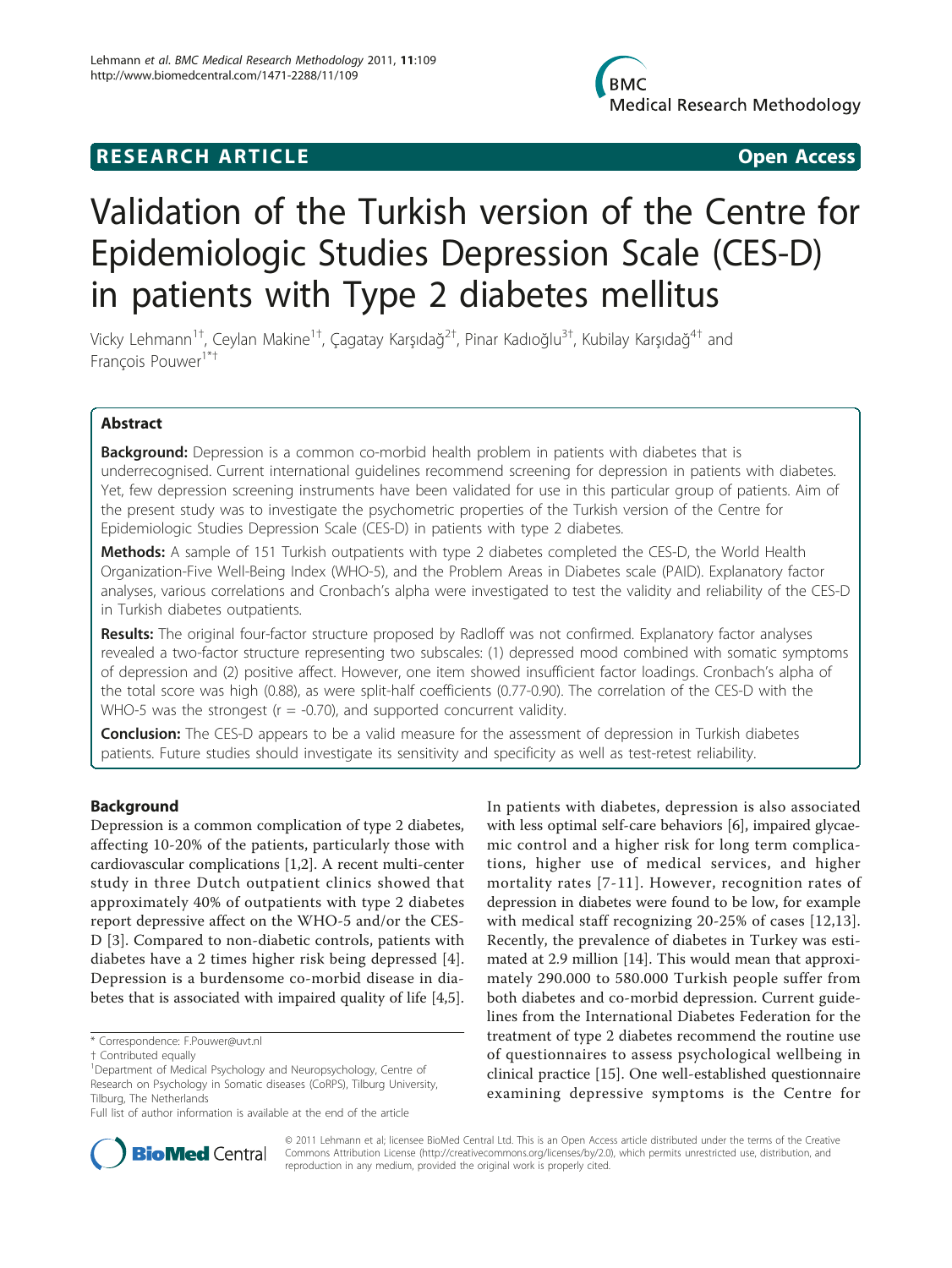Epidemiologic Studies Depression Scale (CES-D [\[16\]](#page-6-0)) which could be used for this purpose. However, the psychometric properties of this questionnaire have not been examined yet in a Turkish sample of diabetic patients. The aim of this paper is therefore to investigate several aspects of the validity and reliability of the Turkish version of the CES-D in patients with diabetes, including its latent structure. We aimed to explore the latent structure of the CES-D (Turkish version) as earlier research has described different factor structures for this scale. As a result, it is unclear which factor structure should be used in Turkish participants (and specifically in diabetic Turkish patients).

# Methods

#### **Design**

This paper describes posterior analyses on data from a previous study concerning the associations between depression and appraisal of insulin therapy [\[17](#page-6-0)]. The original study was conducted in two outpatient clinics in Istanbul, Turkey: the Istanbul Medical Faculty Hospital and the Cerrahpaşa Medical Faculty Hospital. Consecutive patients with Type 2 diabetes mellitus who were treated with a diet and/or oral agents were invited to participate in this study. Exclusion criteria for the original research were being illiterate or not being able to read due to vision problems. All subjects gave their written informed consent and the Ethical Review Committee of the Istanbul University Medical Faculty and Cerrahpaşa Medical Faculty approved the study.

# Measures and Data

Demographic characteristics and data concerning treatment for diabetes or depression were acquired through self-report.

#### CES-D

The Centre for Epidemiologic Studies Depression Scale (CES-D) is a self-report questionnaire that has been developed to measure depressive symptoms and to detect people at risk of having a depressive disorder [[16\]](#page-6-0). The Turkish version of the CES-D, developed by Spijker and colleagues [[18\]](#page-6-0), was used in the presented study. The CES-D contains 20 items that can be responded to on a four-point Likert scale, with response categories ranging from 'rarely or none of the time' (0 points) to 'most or all of the times' (3 points) which are summed up to a total score where higher score indicate more severe depressive symptoms. A cut-off score of  $\geq 16$  is generally accepted as indicator for clinical meaningful depressive symptoms.

Earlier studies yielded a four-factor-structure [\[16\]](#page-6-0) that has been replicated in various studies [[19](#page-6-0)-[24\]](#page-6-0). However, studies in more specific populations or with diverse ethnical backgrounds have found inconsistent results. For example, Spijker et al. [[18\]](#page-6-0) reported a five-factor structure for Dutch elderly, a four-factor structure for Turkish elderly, and a three-factor structure for Moroccan elderly people living in the Netherlands while Fountoulakis et al. [[25](#page-6-0)] reported a three-factor structure for a Greek sample. Furthermore, Tatar and Saltukoglu [\[26](#page-6-0)] conducted extensive analyses in a huge sample of 1143 Turkish students and healthy adults, supporting the initial four-factor structure, but also reporting problems concerning the dimension of somatic complaints and especially with item 7. Given these findings, we anticipated to find a four-factor structure in our dataset.

# WHO-5

The World Health Organization-Five Well-Being Index (WHO-5, [\[27](#page-6-0)]) is a brief self-report measure that can be used to assess general emotional well-being over the past two weeks. It consists of five positively formulated items that can be answered on a six-point Likert scale, ranging from 'not present' (0) to 'constantly present' (5). These scores have to be summed up to acquire the total wellbeing index ranging from 0 (worst outcome) to 25 (best outcome). A sum score of  $\leq 13$  was introduced as cut-off indicating depression [\[28\]](#page-6-0). The WHO [[29\]](#page-6-0) also suggested another way of handling the sum score. They suggested multiplying the sum score by 4, yielding possible total scores between 0 and 100 (best outcome) which could be treated as percentages and percentage scores lower than 28 indicate depression. The WHO-5 appeared to be applicable for diabetes patients [\[28,30\]](#page-6-0) and to be one of the most sensitive (93%) measures to detect depression, compared to other brief self-report measures [\[31\]](#page-6-0). However, specificity tended to be relatively low, (64%) which indicates that the percentage of false-positive results is rather high. Since the WHO-5 measures a positively connoted construct as well-being, we suspect negative associations with the outcome of the CES-D.

# PAID

The Problem Areas in Diabetes scale (PAID) is a 20 item self-report measurement that can be used to assess diabetes-specific emotional distress, such as worries about complications or concerns about food [[17,32,33\]](#page-6-0). The items are rated on a six-point Likert-scale ranging from 'not a problem' (1) to 'a serious problem' (6). The raw scores are transformed into a scale ranging from 0 - 100 where higher scores indicate more emotional problems related to diabetes. If problems related to diabetes coincide with depressive symptoms, their association is consequently suspected to be positive.

#### Statistical analysis

Descriptive analyses were conducted in order to inspect sample characteristics and outcome on the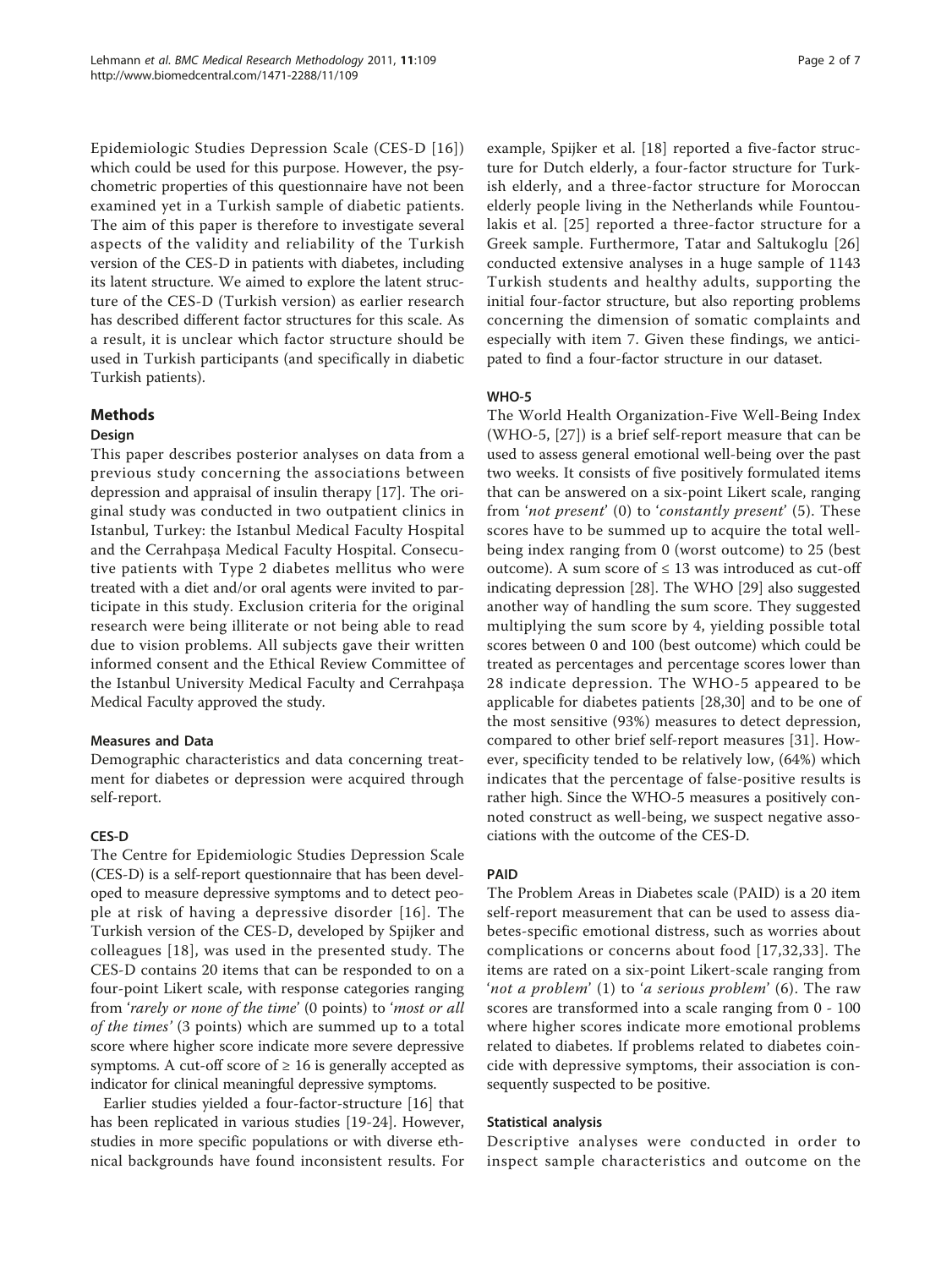three self-report measurements. Explanatory factor analyses were planned (using oblique rotation) to examine the underlying factor structure of the CES-D. The Scree plot and eigenvalues > 1 criterion were used to decide about the appropriateness of the number of retrieved factors. An oblique (instead of varimax) rotation was used, based on the assumption that a test measuring depression will have correlated factors. However, an explanatory factor analysis using an orthogonal varimax rotation was also performed to ensure comparability with previous validation studies. Reliability was examined inspecting the internal consistencies (Cronbach's alpha) of the total score and subscales indicated by the factor analysis. Correlations between the CES-D with the other self-report measures were calculated, using Pearson's correlation, to test its convergent validity.

# Results

# Participants

Three participants had to be excluded from the analysis due to incomplete data on the CES-D leaving a sample of 151 participants for analysis. Their demographic and clinical characteristics and their mean scores on the CES-D, WHO-5, and PAID can be seen in Table 1. On average the sample consisted of elderly patients as it is usual in type 2 diabetes (mean: 56 years), but it can also be seen that several young participants (6% of the whole sample < 40 years) were already diagnosed with type 2 diabetes. Almost a quarter (24%) of the whole sample met the criterion for being considered depressed using the CES-D cut-off  $(≥ 16)$  while only 12.6% would be considered depressed according to the WHO-5 cut-off  $( \leq 28).$ 

# Construct validity

The Kaiser-Meyer-Olkin test (KMO) was found to be .891 (thus higher than .50) and Bartlett's test of sphericity showed a highly significant result ( $\chi^2$  = 1409.1), thus both tests indicated the appropriateness of performing factor analyses in the presented sample [[34\]](#page-6-0).

The explanatory factor analysis yielded a 5-factor-solution with a very large eigenvalue of 7.35 for the first factor and four more factors with eigenvalues larger than 1. The first factor comprised 10 items that represented symptoms related to depressed mood. The second factor also had a relative high eigenvalue of 2.25 and clearly comprised the items examining positive affect (items 4, 8, 12, and 16). However, this five-factor solution had to be discarded as non-feasible since the fourth factor only

| Table 1 Demographic, clinical and psychological characteristics of the whole sample of type 2 diabetes participants; as |
|-------------------------------------------------------------------------------------------------------------------------|
| well as separated by gender and hospital where they have been treated                                                   |

|                             | Whole sample            | <b>Istanbul University Hospital</b> |                         |                         | Cerrahpaşa University Hospital |
|-----------------------------|-------------------------|-------------------------------------|-------------------------|-------------------------|--------------------------------|
|                             |                         | Male                                | female                  | male                    | female                         |
| Patients                    | 100% (151)              | 31% (46)                            | 32% (49)                | 15% (23)                | 22% (33)                       |
| Age in years (SD);<br>range | 56 (10)<br>$28 - 81$    | 56 (10)<br>$28 - 75$                | 55 (9)<br>$36 - 79$     | 60(13)<br>$30 - 81$     | 56 (9)<br>$40 - 73$            |
| BMI (SD); range             | 29.0 (4.5)<br>$21 - 45$ | 27.3(3.4)<br>$21 - 36$              | 29.7 (4.6)<br>$23 - 41$ | 28.8 (3.9)<br>$23 - 38$ | 30.7(5.7)<br>$23 - 45$         |
| Diabetes duration           |                         |                                     |                         |                         |                                |
| $<$ 1 year                  | 11% (16)                | 9% (4/46)                           | 2% (1/49)               | 26% (6/23)              | 15% (5/33)                     |
| 1-4 years                   | 30% (45)                | 28% (13/46)                         | 35% (17/49)             | 22% (5/23)              | 30% (10/33)                    |
| 5-10 years                  | 37% (56)                | 39% (18/46)                         | 41% (20/49)             | 35% (8/23)              | 30% (10/33)                    |
| $> 10$ years                | 22% (34)                | 24% (11/46)                         | 22% (11/49)             | 17% (4/23)              | 25% (8/33)                     |
| Level of education          |                         |                                     |                         |                         |                                |
| Primary school              | 20% (30)                | 2% (1/46)                           | 25% (12/49)             | $9\% (2/23)$            | 46% (15/33)                    |
| Middle school               | 14% (21)                | 15% (7/46)                          | 6% (3/49)               | 13% (3/23)              | 24% (8/33)                     |
| College                     | 25% (38)                | 35% (16/46)                         | 25% (12/49)             | 30% (7/23)              | 9% (3/33)                      |
| University                  | 41% (62)                | 48% (22/46)                         | 44% (22/49)             | 48% (11/23)             | 21% (7/33)                     |
| $CES-D; m(SD)$              | 11(9.7)                 | 9.7(7.8)                            | 11.6(8.9)               | 7.3(8.1)                | 14.3 (13.0)                    |
| $CES-D \geq 16;$            | 24% (36)                | 13% (6/46)                          | 25% (12/49)             | 22% (5/23)              | 40% (13/33)                    |
| WHO-5; m (SD)               | 62.5 (27.4)             | 67.9(26.4)                          | 58.7 (25.9)             | 67.6(25.7)              | 57.5 (30.8)                    |
| WHO $\leq$ 28,              | 13% (19)                | 11% (5/46)                          | 14% (7/49)              | 4% (1/23)               | 18% (6/33)                     |
| PAID; m(SD)                 | 26.8 (18.7)             | 28(23)                              | 34 (22)                 | 30(23)                  | 39(24)                         |
| $PAID \geq 40$ ,            | 27% (40)                | 24% (11/46)                         | 37% (18/49)             | 17% (4/23)              | 21% (7/33)                     |

\* physical complications associated with diabetes;

35 patients (23%) reported one complication; 15 (10%) reported two complications; 4 (3%) reported three complications; and 1 patient (1%) reported four complications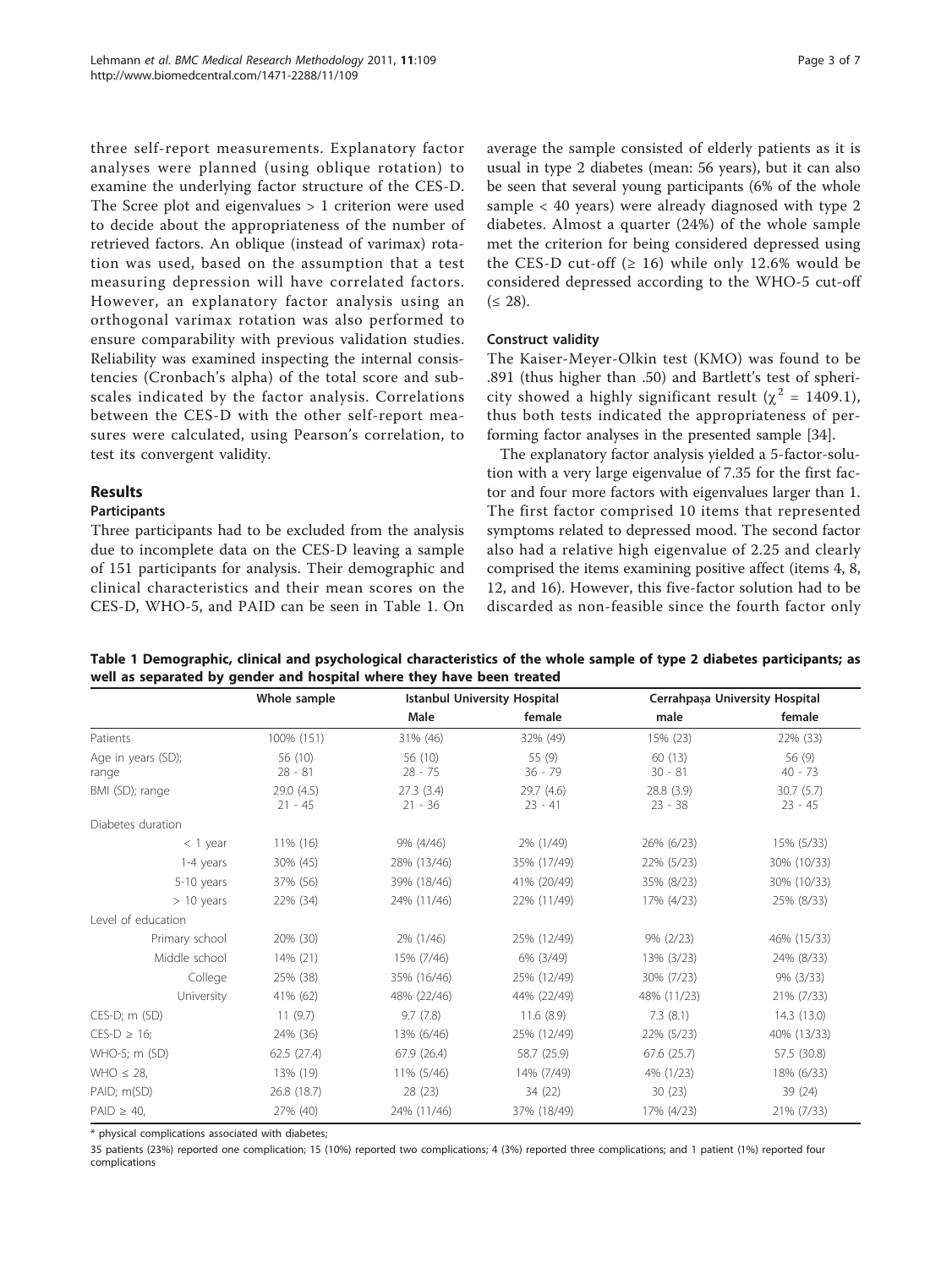contained one item (13: talk less) and the underlying content of the third and fifth factor were rather inconclusive (Table 2). Subsequently, new factor analyses were performed using forced entry to determine the number of resulting factors. The scree plot actually suggested a twofactor solution, but we continued our analyses forcing four factors into the final model since previous studies (e.g. [[16](#page-6-0),[26](#page-6-0)]) suggested a four-factor structure. Results of this factor analyses showed that the initial fifth factor (subsuming three items) was split and the items were rearranged in such way that two items (2 and 9) now loaded on the first factor, turning it more into a scale of depressed mood with somatic complaints. The third item (15) was added to the third factor making it a subscale concerning social/interactional aspects of depression. However, item 13 formed again one separate factor (fourth) and this solution was therefore also regarded as not feasible. In the next step, an additional factor analysis was conducted forcing three factors into the final model. Finally, item 13 elapsed into the first factor not forming a separate factor anymore, but its loading was rather lower (0.41) compared to the others (ranging from 0.55 to 0.79). Additionally, item 2 (no appetite) appeared to have relatively low loadings on two factors: 0.39 on the first factor and 0.32 on the third factor. Inclusion of item 2 in

the third factor would not have turned it into a meaningful scale, because the other items (1, 15, and 19) were related to social/interpersonal aspects. Inclusion of item 2 in the first factor might be advised based on its content, but this low loading (and especially double loading) was not regarded as a satisfying solution. The final step was a factor analysis, forcing a two-factor-solution (see Table 2) were finally the depressed, somatic, and sociallyrelated items formed one factor that could be named "depression" and a second factor comprising "positive affect". However, note the very low loading of item 19 (others dislike me; 0.14).

In summary, these factor analyses showed that the latent structure of the Turkish version of the CES-D could best be described as a one-factor solution (given the high first eigenvalue) or a 2-factor solution (depression and positive affect). The two factors were moderately correlated with another  $r = .329$  ( $p < .0001$ ), but strongly associated to the total score with  $r = .918$ (depression) and  $r = .676$  (positive affect).

To also assure comparability with the original factor analysis performed by Radloff, we repeated the explanatory factor analysis using varimax rotation. The same unfeasible 5-factor solution has been found, only the ordering of the factors was different. Also, the subsequent factor

Table 2 Results from the factor analyses of the 5-factor and the 2-factor solution

|                |                   |          |          | 5-factor-<br>solution |          |          |          | 2-factor-solution |
|----------------|-------------------|----------|----------|-----------------------|----------|----------|----------|-------------------|
| nr.            | description       | Factor 1 | Factor 2 | Factor 3              | Factor 4 | Factor 5 | Factor 1 | Factor 2          |
|                |                   | $7.354*$ | $2.249*$ | $1.325*$              | $1.152*$ | $1.035*$ | 7.354*   | $2.249*$          |
| 3              | blues             | ,566     |          |                       |          |          | ,681     |                   |
| 5              | troubles focusing | ,713     |          |                       |          |          | ,777     |                   |
| 6              | depressed         | ,758     |          |                       |          |          | ,785     |                   |
| 7              | too much effort   | ,626     |          |                       |          |          | ,775     |                   |
| 10             | fearful           | ,490     |          |                       |          |          | ,624     |                   |
| 11             | troubled sleep    | ,742     |          |                       |          |          | ,721     |                   |
| 14             | lonely            | ,830     |          |                       |          |          | ,782     |                   |
| 17             | crying            | ,708     |          |                       |          |          | ,697     |                   |
| 18             | sad               | ,762     |          |                       |          |          | ,763     |                   |
| 20             | not get going     | ,697     |          |                       |          |          | ,739     |                   |
| $\overline{4}$ | as good as others |          | ,775     |                       |          |          |          | ,770              |
| 8              | hopeful           |          | ,820     |                       |          |          |          | ,765              |
| 12             | happy             |          | ,789     |                       |          |          |          | ,784              |
| 16             | enjoy life        |          | ,737     |                       |          |          |          | ,752              |
| 1              | bothered          |          |          | ,591                  |          |          | ,503     |                   |
| 19             | others dislike me |          |          | ,815                  |          |          | ,136     |                   |
| 13             | talk less         |          |          |                       | ,726     |          | ,428     |                   |
| $\overline{2}$ | poor appetite     |          |          |                       |          | ,705     | ,526     |                   |
| 9              | failure           |          |          |                       |          | ,641     | ,611     |                   |
| 15             | unfriendly people |          |          |                       |          | ,812     | ,463     |                   |

 $* =$  eigenvalue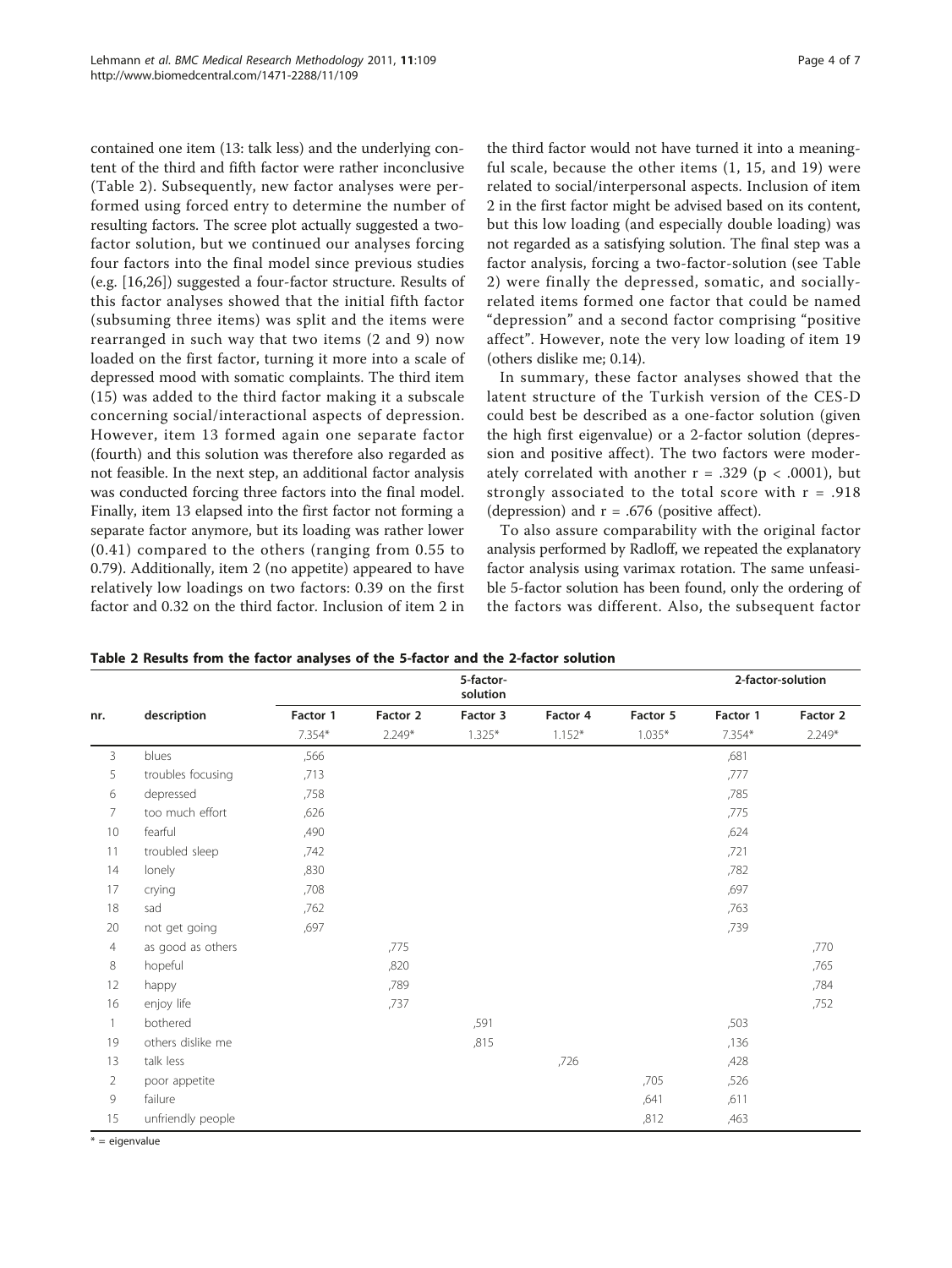analyses using forced entry showed the same problematic results finally suggesting the same 2-factor solution (data not shown).

#### Reliability

The reliability of the CES-D was examined using Cronbach's alpha of the total score which was found to be high with 0.88. Also the split half coefficients were found to be almost as equally high, with two alphas for both test halves being 0.78. Moreover, the item-total correlations were overall quite high (ranging from 0.42- 0.73) but also showed some low values of 0.12, 0.20, and 0.25 for the items 19 (others dislike me), 13 (talk less), and 4 (as good as others) respectively (see also Table 3). Additionally, the internal consistencies of the two extracted factors from the final factor analysis were investigated. The first factor (16 items), comprising symptoms related to depressed mood with somatic complaints, yielded a very high value of 0.90 and item-totalcorrelations were satisfying from 0.30-0.75, yet again the item 19 that already showed a low factor loading also showed a very weak correlation with its scale of 0.13. The second factor (4 items) comprising positive affect also showed a quite high Cronbach's alpha with a value

Table 3 Results of the reliability analyses using Cronbach's Alpha

|                | <b>Total scale</b><br>Alpha: .88 |     | Factor 1<br>Alpha: .90 |     | Factor 2<br>Alpha: .82 |     |
|----------------|----------------------------------|-----|------------------------|-----|------------------------|-----|
|                | (1)                              | (2) | (1)                    | (2) | (1)                    | (2) |
| $\mathbf{1}$   | .481                             |     | .487                   |     |                        |     |
| 2              | .429                             |     | .469                   |     |                        |     |
| 3              | .590                             |     | .621                   |     |                        |     |
| $\overline{4}$ | .251                             | .89 |                        |     | .548                   | .82 |
| 5              | .646                             |     | .712                   |     |                        |     |
| 6              | .736                             |     | .754                   |     |                        |     |
| 7              | .700                             |     | .732                   |     |                        |     |
| 8              | .422                             | .88 |                        |     | .640                   |     |
| 9              | .535                             |     | .550                   |     |                        |     |
| 10             | .476                             |     | .541                   |     |                        |     |
| 11             | .588                             |     | .651                   |     |                        |     |
| 12             | .582                             |     |                        |     | .728                   |     |
| 13             | .199                             | .88 | .301                   | .90 |                        |     |
| 14             | .624                             |     | .698                   |     |                        |     |
| 15             | .480                             |     | .466                   |     |                        |     |
| 16             | .537                             |     |                        |     | .658                   |     |
| 17             | .561                             |     | .611                   |     |                        |     |
| 18             | .647                             |     | .691                   |     |                        |     |
| 19             | .117                             | .88 | .126                   | .90 |                        |     |
| 20             | .674                             |     | .691                   |     |                        |     |

(1) item-total correlation

(2) Cronbach's Alpha if item is deleted (only values are shown that increased/ yielded the same alpha value)

of 0.82 and quite high item-total correlations ranging from 0.55 to 0.73 (see Table 3).

#### Convergent validity

The correlations between the CES-D (total score and the two extracted factors) and the other self-report measures, examining convergent validity, showed highly significant values ranging from  $r = 0.17-0.70$ . The (negative) association of the CES-D total score with the WHO-5 was the strongest  $(r = -0.70)$  while the associations with the PAID where somewhat lower ranging from 0.34-0.45. The second extracted factor of the CES-D showed the lowest association with the other measure ranging from 0.17-0.45 (see also Table [4\)](#page-5-0).

#### **Discussion**

This study was the first to investigate the psychometric properties of the CES-D in a Turkish sample of diabetes mellitus type 2 patients. We aimed to focus on the factor structure, concurrent validity, and reliability of the Turkish version of the CES-D. The results of our factor analyses did neither confirm the initial 4-factor structure of the CES-D nor former findings in other countries which showed 3-, 4-, or 5-factor solutions. In contrast, our results showed a 2-factor solution separating depressed mood (combined with somatic complaints) and positive affect into two factors which were coherent in terms of item content. However, the very large eigenvalue for the first factor is in line with other findings supports the usage of the CES-D as a one-dimensional measure investigating depressed mood. The fact that we found a 2-factor structure with positively and negatively worded items is in line with results from several other self-report measures (e.g. the W-BQ12 or ITAS [\[35,36](#page-6-0)]) since it is common that positively and negatively worded items load on different factors. Yet, they both contribute and form parts of the overall construct of depression as shown by their correlation with each other and with the total score. Their correlations with the other self-report measures suggest that the first factor (depression) is more strongly associated with the other measures yielding similar results as the total score. However, correlations of the second factor showed to be of significant importance as well. The usefulness of the combination of depressed and somatic complaints in our first factor may be questioned though. There is the well-known problem that people with chronic diseases show elevated levels of depression measured with self-report instrument due to somatic complaints that are actually caused by their disease and not depression. This is for example also the case in the Beck Depression Inventory and a general problem in chronically ill people and not specific to the CES-D.

Two items of the CES-D appeared to have less optimal scaling characteristics in the present study: item 13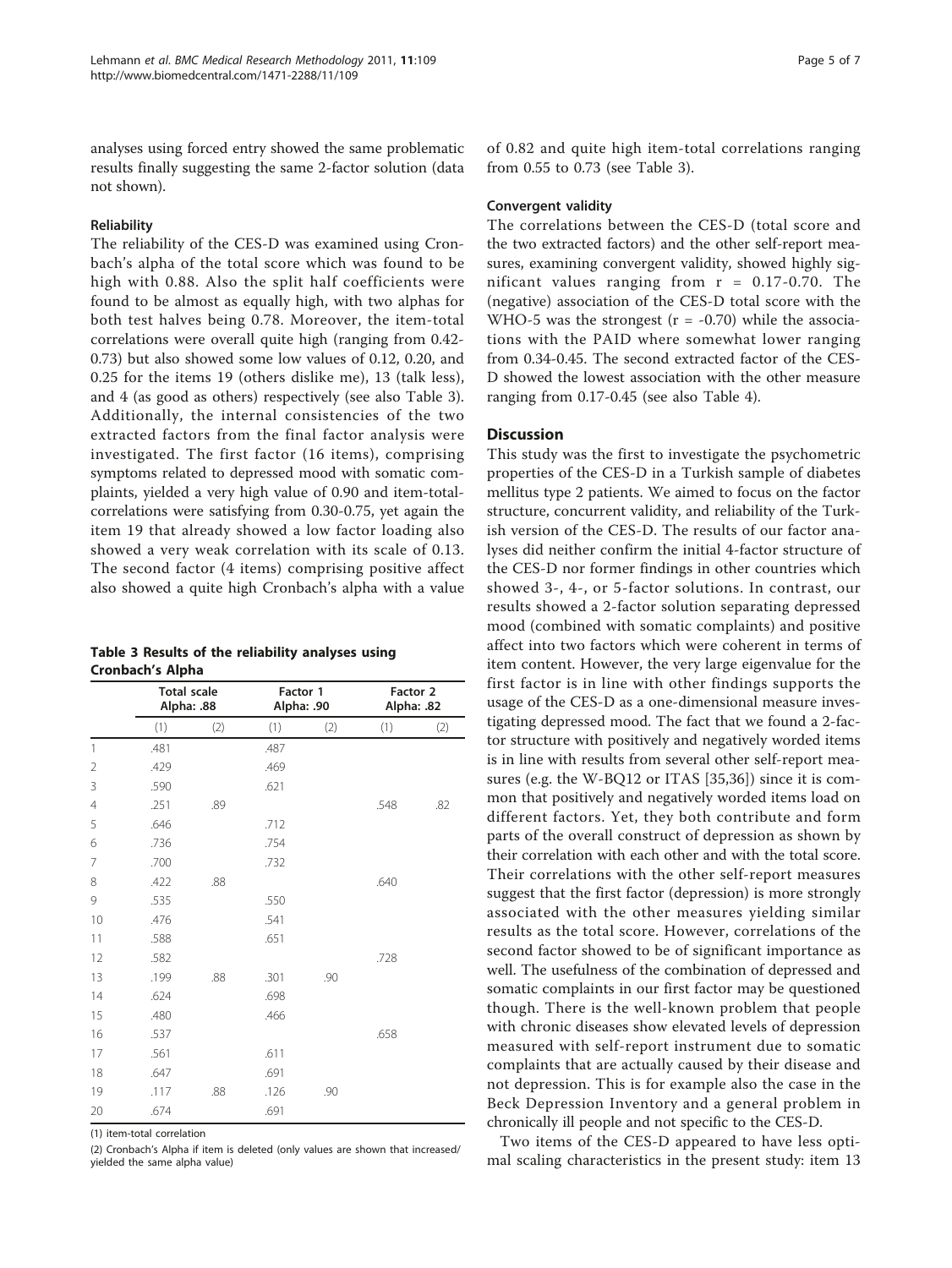|                                     | CES-D        | <b>CES-D Factor 1</b> | <b>CES-D Factor 2</b> |
|-------------------------------------|--------------|-----------------------|-----------------------|
|                                     | $(20$ items) | $(16$ items)          | (4 items)             |
| WHO-5                               | $-70**$      | $-65***$              | $-45***$              |
| PAID                                | $.45***$     | $.41***$              | $.29***$              |
| diabetes-related emotional problems | $.43***$     | $.39***$              | $.28***$              |
| treatment-related problems          | $.35***$     | $.35***$              | $.17*$                |
| food-related problems               | $.36***$     | $.32***$              | $.26***$              |
| social support problems             | $.34***$     | $.28***$              | $.30***$              |

<span id="page-5-0"></span>Table 4 Pearson's Correlations of the CES-D scores with the WHO-5 and PAID scores

\*\* p < .01; \* p < .05

(talk less) and item 19 (others dislike me). Item 13 formed a separate factor in our first factor analysis (resulting in a 5-factor solution) and also in the 4-factor solution, before elapsing into the first factor and showing satisfying factor loadings in the subsequent analysis. However, item 19 is of higher importance, because its factor loading is rather low. We hold the opinion that this may be due to cultural factors, as Turkey is more of a group culture, less individualized, where the family and family members play a relatively important role. It may also be that the scaling characteristics will become better in samples with more severe depression. For example, in the present study, over 80% of the participants denied that others disliked them, therefore the distribution of this item was rather skewed.

One could also argue that these rather unsuspected results of the factor analyses can be attributed to the fact that we used an oblique rotation in contrast to varimax which was used in former publications. However, we also checked this technique and the results were the same only showing a different order of the extracted factors. Thus, our expected four-factor structure was not supported by the data which was surprising, since especially the findings of Tatar and Saltukoglu [[26](#page-6-0)] promised similar results due to the same cultural background of the sample. However, testing a chronically ill sample may means a higher association of depressed and somatic symptoms leading to their combined loading on one factor instead of in a healthy sample where depressed and somatic complaints may be more finegrained and loose from another.

In general, different factoranalytic outcomes in different studies seem not too problematic for clinical practice, since the use of the CES-D total score is supported by the results of the present study.

The CES-D proved to be a highly reliable instrument within this sample with high Cronbach's alpha values for the total score and the two factors ranging from 0.82 - 0.90.

The correlations of the CES-D with the WHO-5 and the PAID were in line with expectations, we found a strong negative association between depressed mood and emotional well-being and less strong, but positive, associations between depressed aspects and diabetes related problems.

A major limitation of our study was the relatively small sample size. However, preliminary tests as KMO and Bartlett's test assured the appropriateness of our sample for trustworthy factor analyses. However, future research should also include more heterogeneous samples for example concerning the severity and treatment of diabetes. Another limitation of our study is the fact that the patients had no clinical diagnoses concerning depressed mood or major depressive disorder. This would have facilitated testing the sensitivity and specificity to challenge the screening capacity of the CES-D even more. Determining the percentage of diabetes patients with elevated levels of depressive symptoms within this sample yielded numbers of about one quarter and one tenth respectively, using the cut-offs of the CES-D and WHO-5. Our sample reported a mean CESD score of 11 (SD = 9.7) which imposes the question whether another cut-off for the CESD might be more appropriate in Turkish diabetic populations. A score higher than one standard deviation above the mean could indicate an appropriate cut-off which would yield a score of 21 in this sample. However, more studies also including verified diagnoses of depression, both types of diabetes, patients from primary care settings, and patients with more severe treatment (i.e. insulin) should be conducted to approach the possibility of a different cut-off more thoroughly.

#### Conclusion

In conclusion, we want to highlight the overall good performance of the CES-D concerning its psychometric properties. Considering the recommendation of the International Diabetes Federation to routinely use questionnaires assessing the psychological well-being in diabetes patients we assume that the CES-D can be used as a valid and reliable measure for the assessment of depression in Turkish diabetes patients. Nevertheless, we want to emphasize that screening only is not enough since a high amount of false positive results are produced by screening measures and they could never substitute a